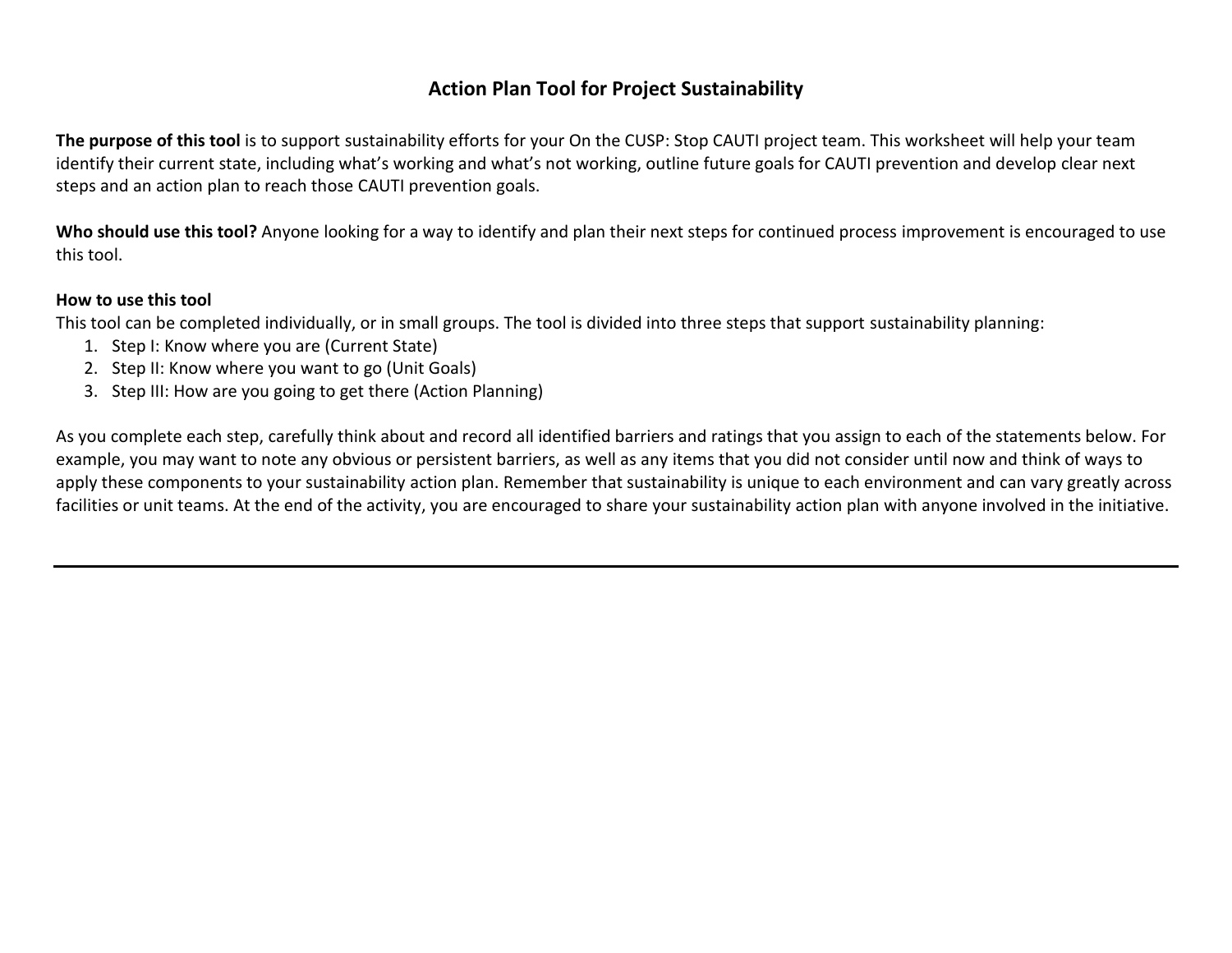## **Step I-a: Know where you are (Current State)**

**Objective**: To identify achievements, barriers and overall current state of your unit at this phase of the project. This step is crucial to determining appropriate next steps for achieving and sustaining future goals.

**Instructions for completion:** Read each statement in each section A below and assign a rating from 1 to 5 (1 = Strongly agree and 5 = Strongly disagree), that best depicts your unit. Next, record specific barriers that your team has experienced related to each statement. Then for each section B, record your best practices, lessons learned or initial reactions to identify what is working. Note that the more you write down, the more you can take to build your action plan for success in Step III.

| <b>Section A: Project outcome considerations</b>                                                                                                 | <b>Record rating</b><br>1 - Strongly agree<br>$2 - A$ gree<br>3 – Neither agree nor disagree<br>4 – Disagree<br>5 – Strongly disagree | <b>Barriers or opportunities for improvement</b><br>(What hasn't been working) |
|--------------------------------------------------------------------------------------------------------------------------------------------------|---------------------------------------------------------------------------------------------------------------------------------------|--------------------------------------------------------------------------------|
| My unit CAUTI rate is on par with patient safety and QI<br>goals for my facility.                                                                |                                                                                                                                       |                                                                                |
| My unit's data submission rate is at or above<br>expectation of 70%.                                                                             |                                                                                                                                       |                                                                                |
| My unit participates in project events or meetings,<br>such as content calls, coaching calls and learning<br>sessions more than 70% of the time. |                                                                                                                                       |                                                                                |
| My unit follows proper insertion guidelines (HICPAC).                                                                                            |                                                                                                                                       |                                                                                |

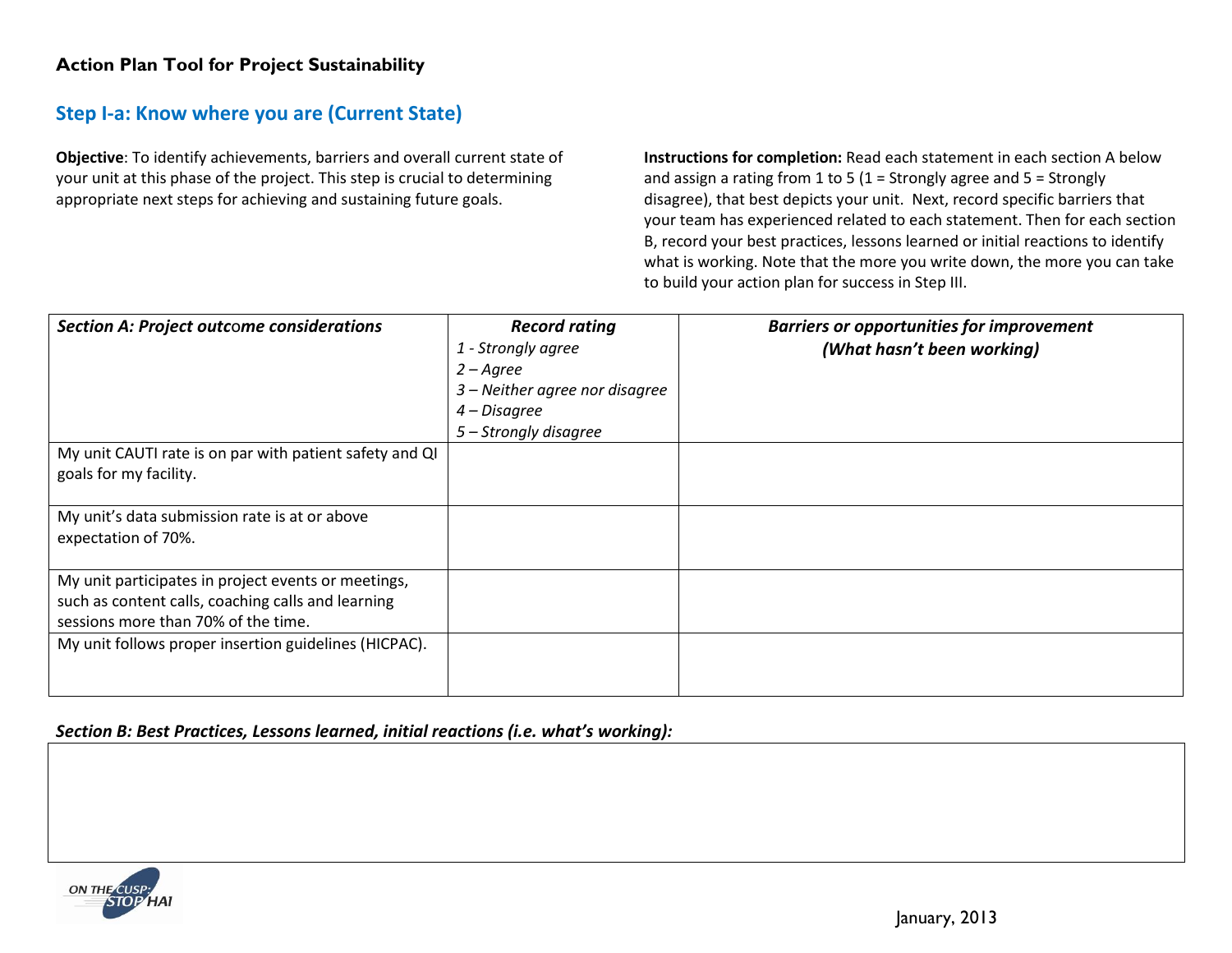# **Step I-b: Know where you are (Current State)**

| <b>Section A: Cultural considerations (CUSP)</b>     | <b>Record rating</b>           | <b>Barriers or opportunities for improvement</b> |
|------------------------------------------------------|--------------------------------|--------------------------------------------------|
|                                                      | 1 - Strongly agree             | (What has not been working)                      |
|                                                      | $2 - \text{Agree}$             |                                                  |
|                                                      | 3 – Neither agree nor disagree |                                                  |
|                                                      | 4 – Disagree                   |                                                  |
|                                                      | 5 – Strongly disagree          |                                                  |
| Control and prevention of CAUTI is a priority in my  |                                |                                                  |
| unit.                                                |                                |                                                  |
| My unit believes that senior leadership is           |                                |                                                  |
| committed to our success.                            |                                |                                                  |
| The Science of Safety video is a part of my unit's   |                                |                                                  |
| orientation or training program for all new staff.   |                                |                                                  |
| Teamwork has improved at my unit since starting this |                                |                                                  |
| project.                                             |                                |                                                  |
| Clinical leadership is committed to my unit's        |                                |                                                  |
| success.                                             |                                |                                                  |
| My unit has an engaged physician champion.           |                                |                                                  |
|                                                      |                                |                                                  |

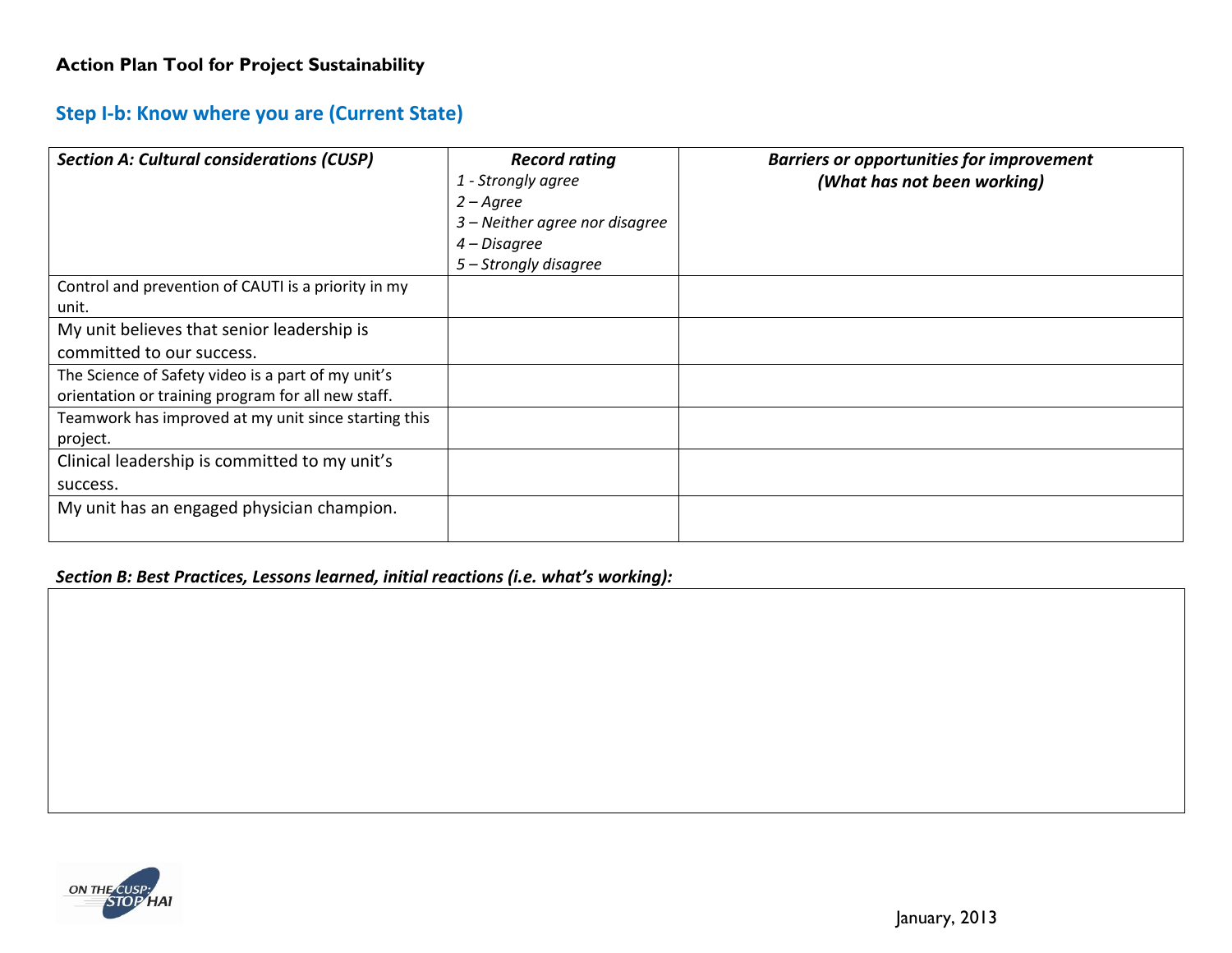# **Step I-c: Know where you are (Current State)**

| <b>Section A: Facility and operational considerations</b>                                                                               | <b>Record rating</b><br>1 - Strongly agree<br>$2 - A$ gree<br>3 – Neither agree nor disagree<br>4 – Disagree<br>5 – Strongly disagree | <b>Barriers or opportunities for improvement</b><br>(What has not been working) |
|-----------------------------------------------------------------------------------------------------------------------------------------|---------------------------------------------------------------------------------------------------------------------------------------|---------------------------------------------------------------------------------|
| My facility has adequate teaching and coaching<br>resources to educate new staff on the project.                                        |                                                                                                                                       |                                                                                 |
| My facility has the means to sustain process<br>improvements.                                                                           |                                                                                                                                       |                                                                                 |
| My facility routinely completes an assessment of<br>teamwork and safety culture. (i.e., HSOPS, Safety<br><b>Attitude Questionnaire)</b> |                                                                                                                                       |                                                                                 |
| My facility presents performance data to an executive<br>board regularly.                                                               |                                                                                                                                       |                                                                                 |

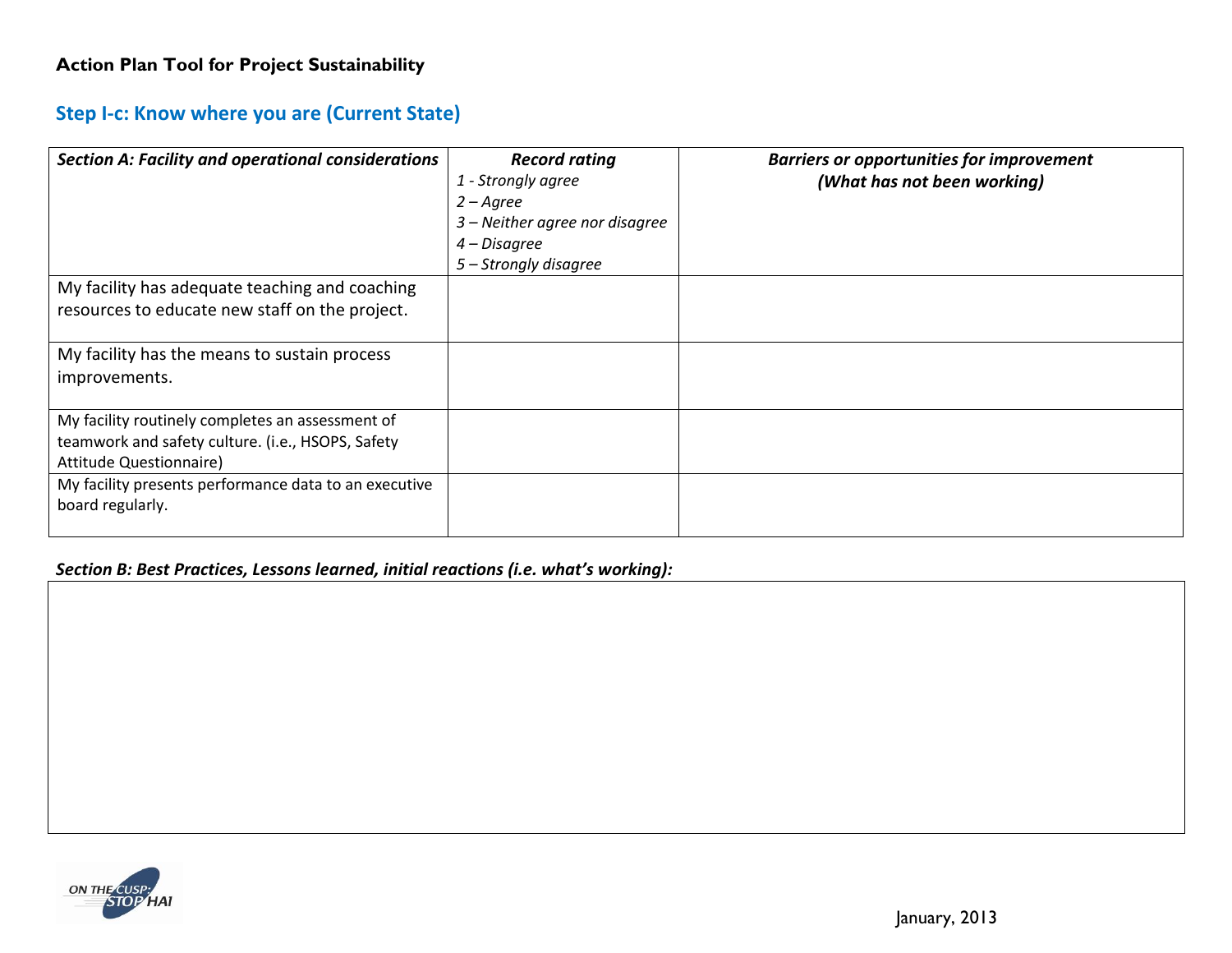# **Step II: Know where you want to go (Unit Goals)**

**Objective**: Determine future goals for CAUTI prevention at your facility.

**Instructions**: Read each statement in each section A below and assign a rating from 1 to 5 (1 = Strongly agree and  $5$  = Strongly disagree), that best depicts your unit. Next, record specific barriers that your

team has experienced related to each statement. Then for each section B, record your best practices, lessons learned or initial reactions to identify what is working. Note that the more you write down, the more you can take to build your action plan for success in Step III.

|                                                        | <b>Record rating</b>           | <b>Barriers or opportunities for improvement</b> |
|--------------------------------------------------------|--------------------------------|--------------------------------------------------|
| <b>Section A: Goal Considerations</b>                  | 1 - Strongly agree             | (What has not been working)                      |
|                                                        | $2 - A$ gree                   |                                                  |
|                                                        | 3 – Neither agree nor disagree |                                                  |
|                                                        | 4 – Disagree                   |                                                  |
|                                                        | 5 – Strongly disagree          |                                                  |
| My facility has goals established for CAUTI prevention |                                |                                                  |
| or reduction.                                          |                                |                                                  |
| My unit has goals established for CAUTI prevention or  |                                |                                                  |
| reduction.                                             |                                |                                                  |
| My unit is committed to maintaining a culture of       |                                |                                                  |
| safety.                                                |                                |                                                  |
| My facility is committed to maintaining an engaged     |                                |                                                  |
| senior leader on CAUTI prevention.                     |                                |                                                  |
| CAUTI is measured on my facilities strategic           |                                |                                                  |
| dashboard.                                             |                                |                                                  |
| My unit collaborates with other teams for CAUTI        |                                |                                                  |
| prevention (e.g. Infection prevention, ED, etc.)       |                                |                                                  |
| My facility devotes resources to sustain CAUTI         |                                |                                                  |
| prevention efforts.                                    |                                |                                                  |

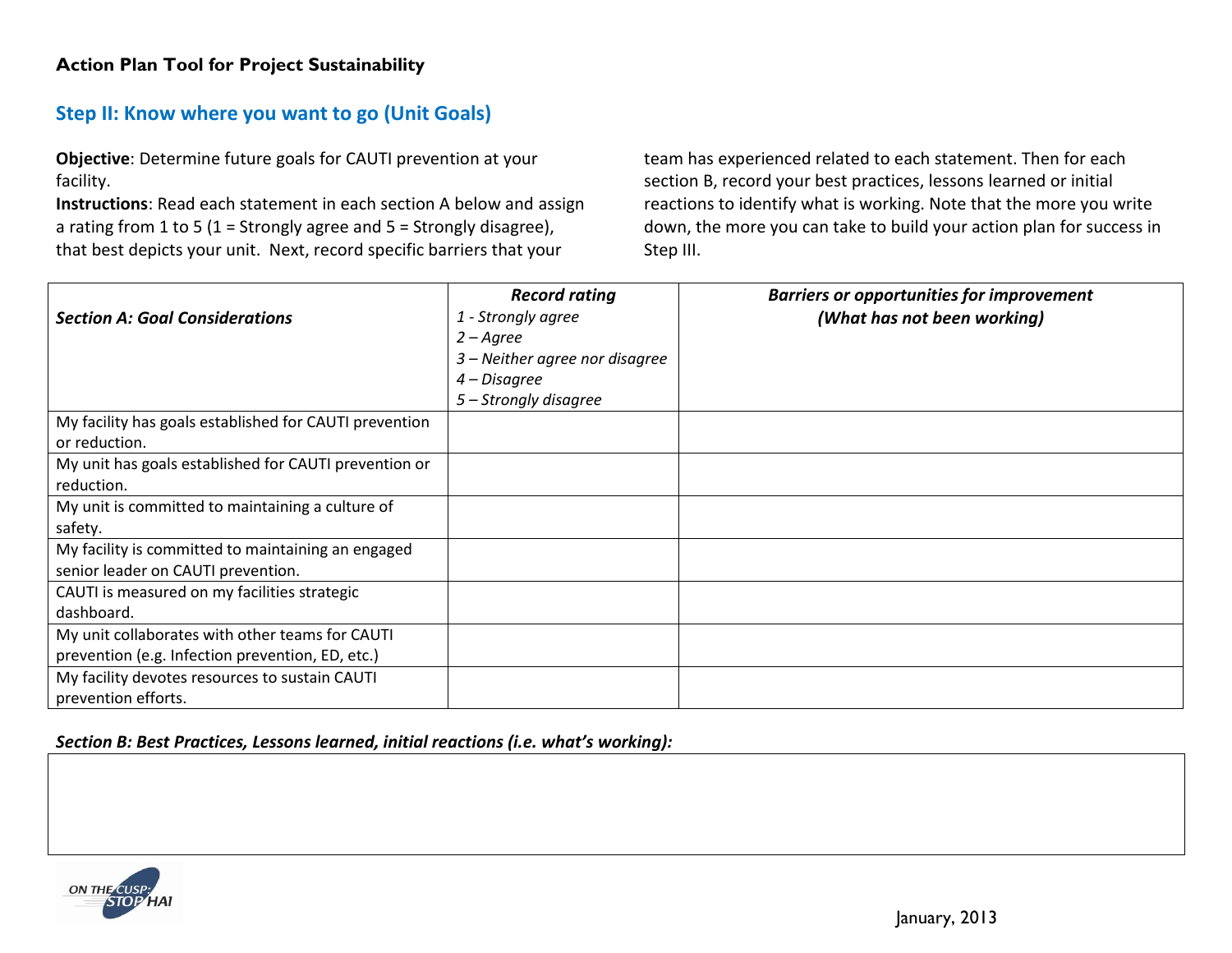## **Step III: How are you going to get there (Action Planning)**

**Objective**: Develop actionable next steps after determining your unit's current state and future goals related to CAUTI prevention.

#### **Instructions**:

- 1. Review your responses to the statements in Steps I and II above and compare them with the rating that you assigned to each statement.
- 2. On the next page, select the statements that you would like to address in your sustainability plan. You will want to consider

items with rating of 4 or 5. Next, insert the barrier(s) you've already written above. Also, you might consider listing those topics where you have achieved great success (ratings of 1 or 2) and identify what best practices might be leveraged in the development of your action plan around areas needing improvement.

3. Finally, complete the remaining questions in the column headers below to outline your action plan. An example is provided in the template below.

| <b>Need or interest</b>                                                         | Idea or activity                                                                                                                                                                                              | Tools to use                | How will this<br>happen?                                                                                                                                                                                                                                                                                                          | Who should make<br>this happen?                                                                      | When will<br>this happen? | What other information do I<br>need to make this happen? |
|---------------------------------------------------------------------------------|---------------------------------------------------------------------------------------------------------------------------------------------------------------------------------------------------------------|-----------------------------|-----------------------------------------------------------------------------------------------------------------------------------------------------------------------------------------------------------------------------------------------------------------------------------------------------------------------------------|------------------------------------------------------------------------------------------------------|---------------------------|----------------------------------------------------------|
| <b>EXAMPLE</b>                                                                  |                                                                                                                                                                                                               |                             |                                                                                                                                                                                                                                                                                                                                   |                                                                                                      |                           |                                                          |
| Implement the<br><b>Science of Safety</b><br>Video at all staff<br>orientation. | <b>Share Science of</b><br>Safety video with HR<br>department for<br><i>inclusion in</i><br>orientation materials<br>for hospital staff.<br><b>Include Science of</b><br>Safety video in unit<br>orientation. | Science of<br>Safety video. | <b>Engage senior</b><br>executive to meet<br>with HR to share<br>success of CUSP<br>project and explain<br><i>importance of the</i><br><b>Science of Safety</b><br><b>Framework to the</b><br>success of the<br>project.<br>Ask for video to be<br><i>included in</i><br><i><u><b>orientation</b></u></i><br>materials for staff. | Nurse manager,<br>Senior executive<br>team member, HR<br>director, or<br>orientation<br>coordinator. | By next<br>quarter.       | Share video access<br>information.                       |

## **Hospital Action Plan for Sustainability**